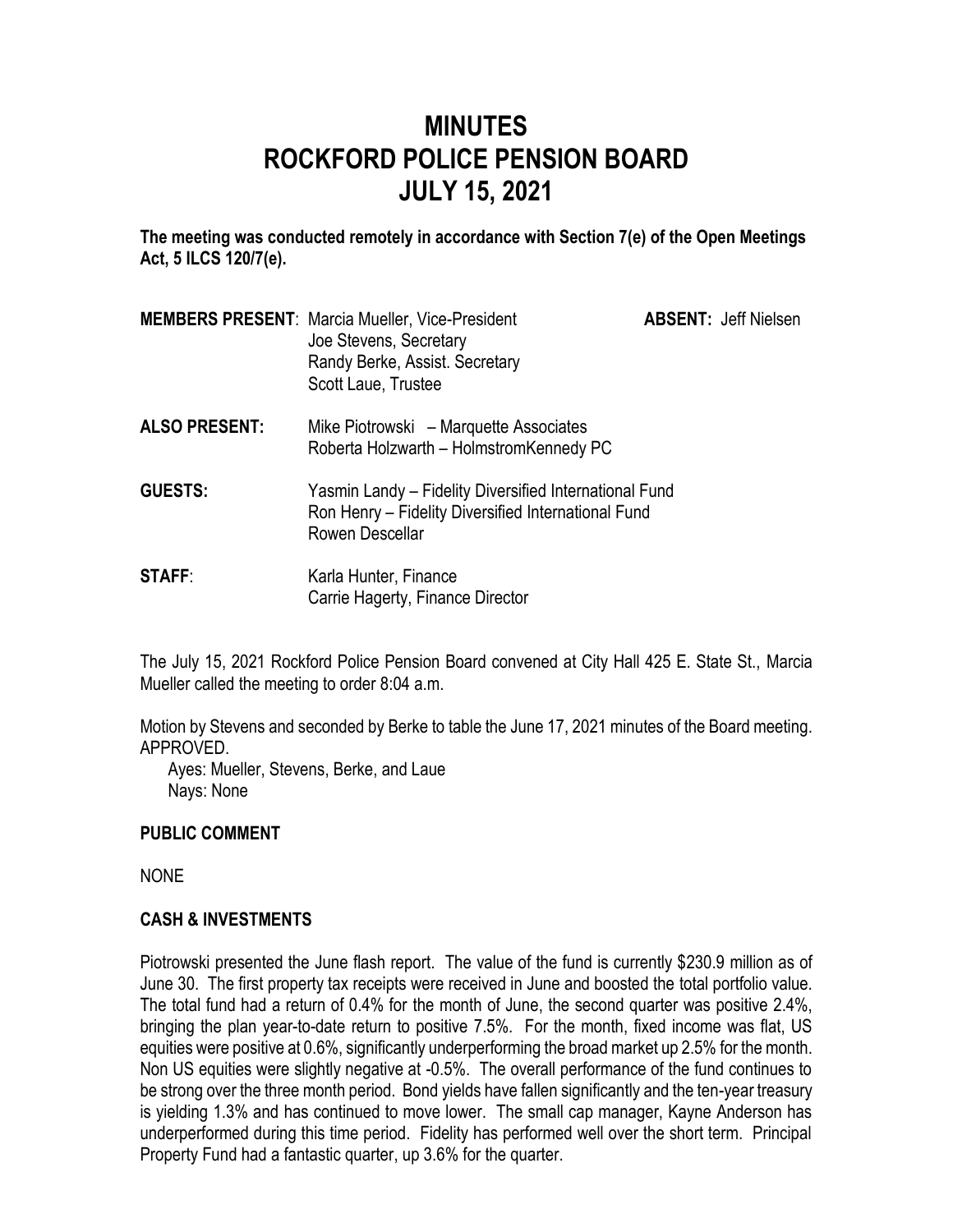Motion by Stevens and seconded by Laue to approve purchases and sales as attached to the agenda. APPROVED.

Ayes: Mueller, Stevens, Berke, and Laue Nays: None

#### **CITY BILLS**

Motion by Stevens and seconded by Berke to approve June postage charges of \$80.50. APPROVED.

Ayes: Mueller, Stevens, Berke, and Laue Nays: None

Motion by Stevens and seconded by Berke to approve July City Services of \$7,385.00. APPROVED. Ayes: Mueller, Stevens, Berke, and Laue Nays: None

Motion by Stevens and seconded by Berke to approve the June bill from HolmstromKennedyPC for general matters in the amount of \$2,002.50. APPROVED.

Ayes: Mueller, Stevens, Berke, and Laue Nays: None

Motion by Stevens and seconded by Berke to approve the June bill from HolmstromKennedyPC for Annual Medical Reviews for fees in the amount of \$90.00 and disbursements in the amount of \$115.35. APPROVED.

Ayes: Mueller, Stevens, Berke, and Laue Nays: None

Motion by Stevens and seconded by Berke to approve the payment to Marquette Associates for consulting services for July 1, 2021 through September 30, 2021 in the amount of \$21,134.00. APPROVED.

Ayes: Mueller, Stevens, Berke, and Laue Nays: None

Director Hagerty noted that the item on the agenda regarding payment to Nyhart in the amount of \$5,900.00 should be disregarded due to the bill being paid by the City.

Motion by Stevens and seconded by Berke to approve the payment to Northern Trust for investment management fees for April 1, 2021 through June 30, 2021 in the amount of \$6,193.52. APPROVED.

Ayes: Mueller, Stevens, Berke, and Laue Nays: None

Motion by Stevens and seconded by Berke to approve the payment to Cook Castle Associates, LLC for XS Fiduciary Liability new in the amount of \$10,282.00 and PRIMARY Fiduciary Liability – new in the amount of \$20,565.00 for a total of \$30,847.00. APPROVED.

Ayes: Mueller, Stevens, Berke, and Laue Nays: None

## **ATTORNEY'S REPORT**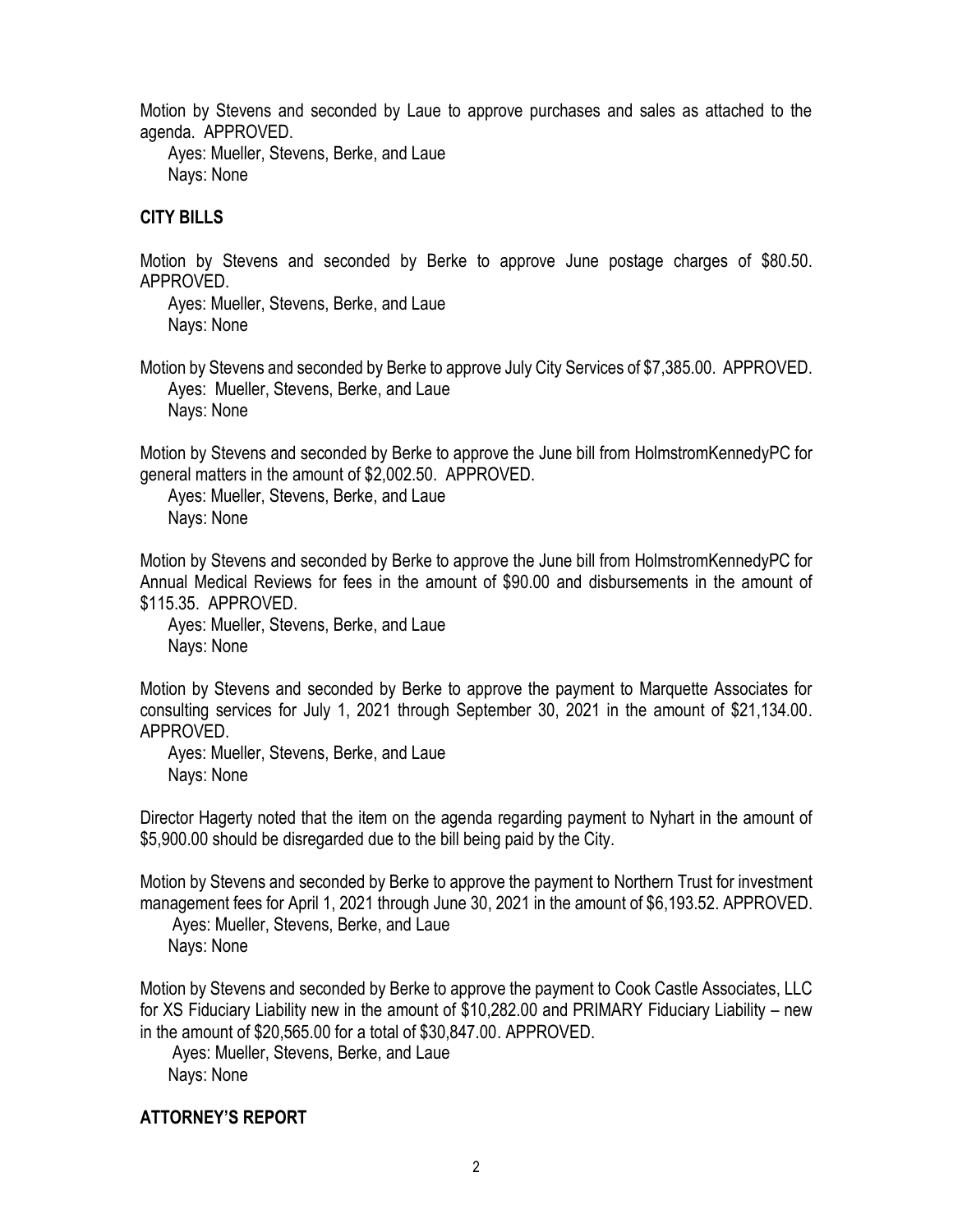Attorney Holzwarth stated that Carrie Hagerty and Karla Hunter were added as additional names insured on the police pension fund policy with Cook Castle Associates. Attorney Holzwarth stated the fire board uses an exit letter for those leaving the department and suggested preparing an exit letter for those leaving the police department explaining their options with respect to their pension money.

Motion by Stevens and seconded by Berke to authorize counsel to draft an exit letter for board review and final approval. APPROVED.

Ayes: Mueller, Stevens, Berke, and Laue Nays: None

Attorney Holzwarth suggested the board approve counsel to draft a letter in regards to creditable service for John Cabello.

Motion by Stevens and seconded by Berke to direct counsel to draft a letter regarding creditable service issue for John Cabello. APPROVED.

Ayes: Mueller, Stevens, Berke, and Laue Nays: None

Annual medical examinations are moving forward and we will start scheduling examinations for the disabled pensioners.

Attorney Holzwarth requested an update regarding the fire pension consolidation. Piotrowski responded that assets will start being moved on October 1 and should be completed by the end of February 2022. For police, they have selected State Street as their custodial bank.

## **OLD BUSINESS**

Director Hagerty stated that appointed boards were being moved to an agenda software system. Director Hagerty briefly discussed the benefits of using the system.

Hunter stated that she spoke with someone from Nyhart regarding the death audit service and was told they would be working with the third party service to start notifying the board of death notifications.

Hunter reported that 234 affidavits have been returned out of 323. The second reminder will be sent this month.

#### **NEW BUSINESS**

Motion by Stevens and seconded by Berke to approve the termination of survivor pension benefits for Bernadene Anderson due to her death on June 28, 2021 subject to the receipt of the death certificate. The board retains jurisdiction of this matter for purposes of enforcing the Pension Code. APPROVED.

Ayes: Mueller, Stevens, Berke, and Laue Nays: None

Motion by Stevens and seconded by Berke to approve the termination of survivor pension benefits for Melodie Gustafson due to her death on July 7, 2021 subject to the receipt of the death certificate.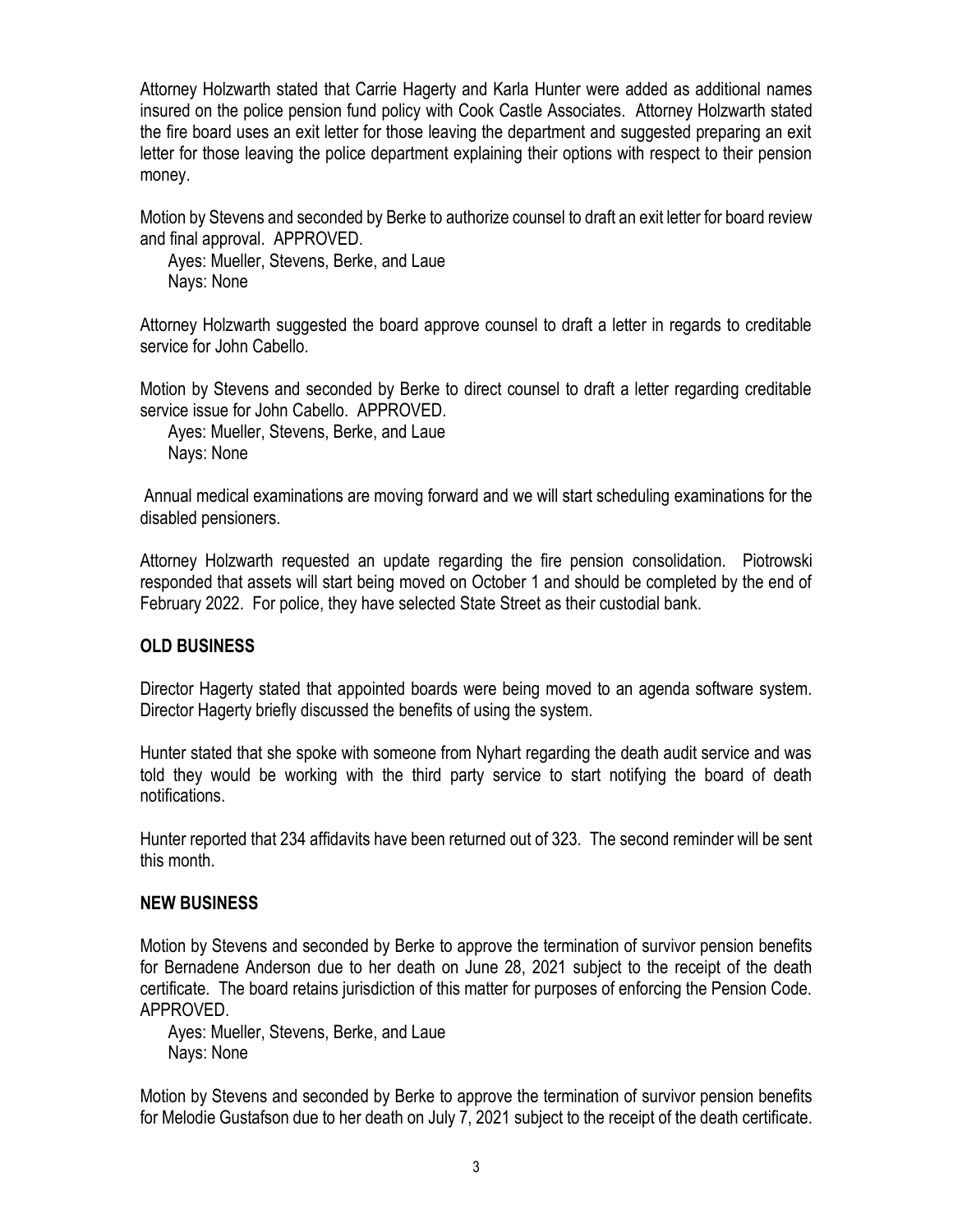The Board retains jurisdiction of this matter for purposes of enforcing the Pension Code. APPROVED.

Ayes: Mueller, Stevens, Berke, and Laue Nays: None

Motion by Stevens and seconded by Berke to approve the first pension increase for Darren Foulker effective July 1, 2021 in the amount of \$482.79, \$4,506.00 monthly/\$54,072.00 annually. The Board retains jurisdiction of this matter for purposes of enforcing the Pension Code. APPROVED.

Ayes: Mueller, Stevens, Berke, and Laue Nays: None

Motion by Laue and seconded by Mueller to the pension application for Todd Drager effective July 13, 2021 for a prorated amount of \$2,162.52, \$3,528.32 monthly/\$42,339.78 annually. The Board retains jurisdiction of this matter for purposes of enforcing the Pension Code. APPROVED.

Ayes: Mueller, Stevens, Berke, and Laue Nays: None

Hunter stated that the annual report was sent to the board members for their review. This year the Department of Insurance requested additional paperwork for any retirees.

Motion by Stevens and seconded by Berke to approve the submission of the Annual Report emailed to the board on June 28 including the attachments to the Department of Insurance. APPROVED.

Ayes: Mueller, Stevens, Berke, and Laue Nays: None

## **PAYROLL**

Motion by Stevens and seconded by Berke to approve the revised June actual payroll in the amount of \$1,798,706.70. The Board retains jurisdiction of this matter for purposes of enforcing the Pension Code. APPROVED.

Ayes: Mueller, Stevens, Berke, and Laue Nays: None

Motion by Stevens and seconded by Berke to approve the July estimated payroll in the amount of \$1,795,281.26. The Board retains jurisdiction of this matter for purposes of enforcing the Pension Code. APPROVED.

Ayes: Mueller, Stevens, Berke, and Laue Nays: None

## **FIDELITY PRESENTATION**

Yasmin Landy and Ron Henry were at the meeting to present information regarding the performance of the Police Pension Funds portfolio with Fidelity. Mr. Henry stated they would concentrate on sector positioning and performance.

Ms. Landy stated that it has been a dynamic year. We are excited to get back on the road again and be with colleagues. Bill Bower is still the decision maker on the fund. This last quarter, the portfolio was ahead of the market. The businesses Fidelity looks to have exposure to participate in improving economic growth. Fidelity seeks businesses that can navigate difficult environments. Stock